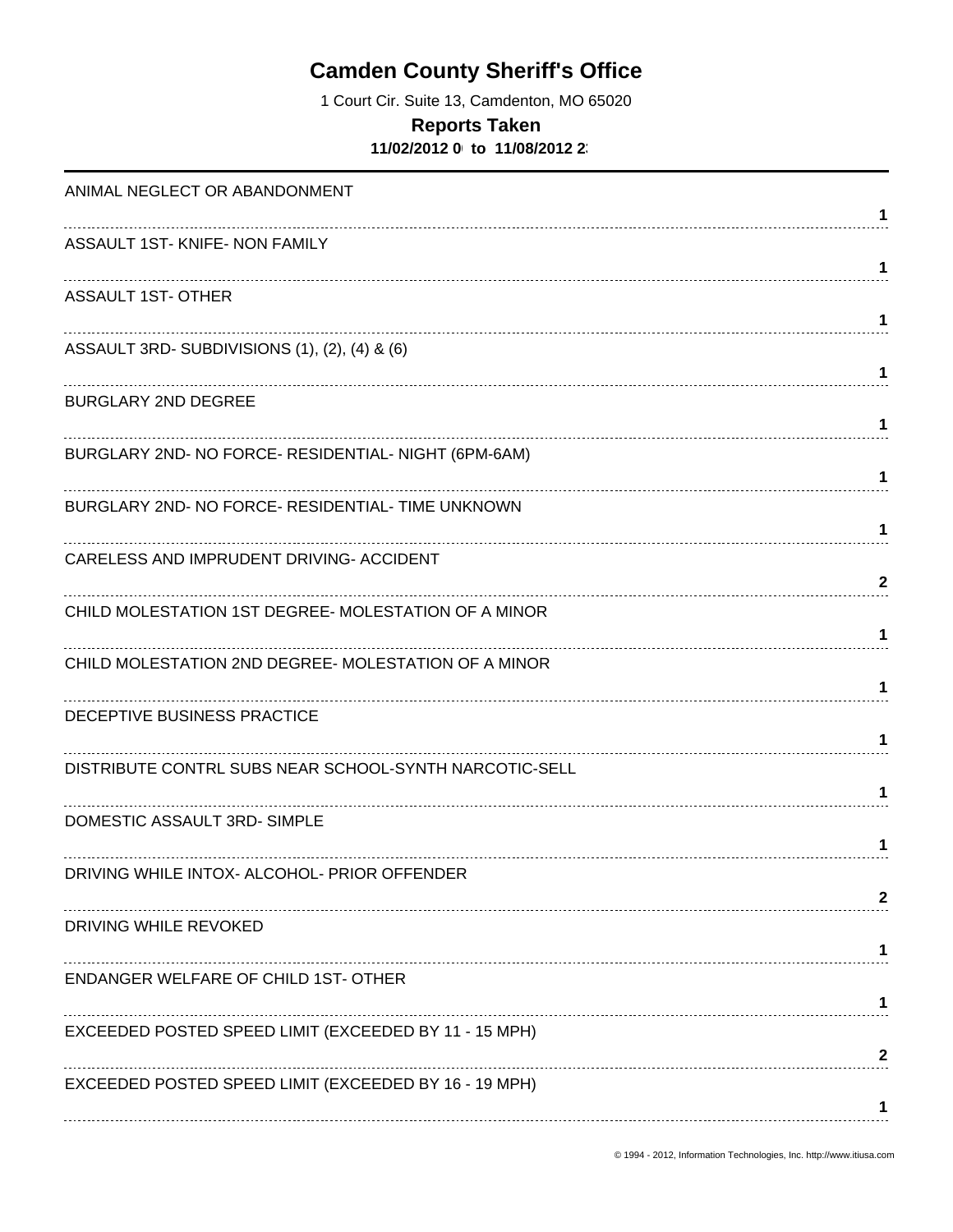# **Camden County Sheriff's Office**

1 Court Cir. Suite 13, Camdenton, MO 65020

#### **Reports Taken**

**11/02/2012 0 to 11/08/2012 23** 

| FAIL TO MAINTAIN FINANCIAL RESPONSIBILITY ON MOTOR VEHICLE   |              |
|--------------------------------------------------------------|--------------|
| FAIL TO OBEY TRAFFIC CONTROL DEVICE                          | 4            |
|                                                              | $\mathbf{2}$ |
| FAIL TO STOP FOR STOP SIGN AT STOP LINE/BEFORE CROSSWALK     | 1            |
| <b>FORGERY OF CHECKS</b>                                     |              |
|                                                              | $\mathbf{2}$ |
| HH- EXCEED POSTED SPEED LIMIT (11-15 MPH OVER)               |              |
| HH- FAIL TO PROVIDE PROOF OF INSURANCE                       | 1            |
|                                                              | 1            |
| HINDERING PROSECUTION OF FELONY                              |              |
|                                                              | 1            |
| KIDNAPPING- ADULT                                            | 1.           |
| LEAVING SCENE OF MOTOR VEHICLE ACCIDENT-INJ/PROP DMG/2ND OFN |              |
|                                                              | 1            |
| MAKE A FALSE DECLARATION                                     |              |
|                                                              | 1            |
| MINOR POSSESS/ATTEMPT TO PURCHASE LIQUOR                     |              |
|                                                              | 1            |
| POSS OF CONTROLLED SUBSTANCE - SYNTH NARCOTIC                |              |
| POSSESSION OF CONTROLLED SUBSTANCE- AMPHETAMINE              |              |
|                                                              | 1.           |
| POSSESSION OF DRUG PARAPHERNALIA-UNLAWFUL USE                |              |
|                                                              | 2            |
| POSSESSION OF IMITATION CONTROLLED DRUG                      | 1            |
| POSSESSION OF SYNTHETIC CANNABINOID- UP TO 35 GRAMS          |              |
|                                                              | 1            |
| PROBATION VIOLATION                                          |              |
|                                                              | 1            |
| PROPERTY DAMAGE 2ND -PRIVATE                                 | 2            |
|                                                              |              |